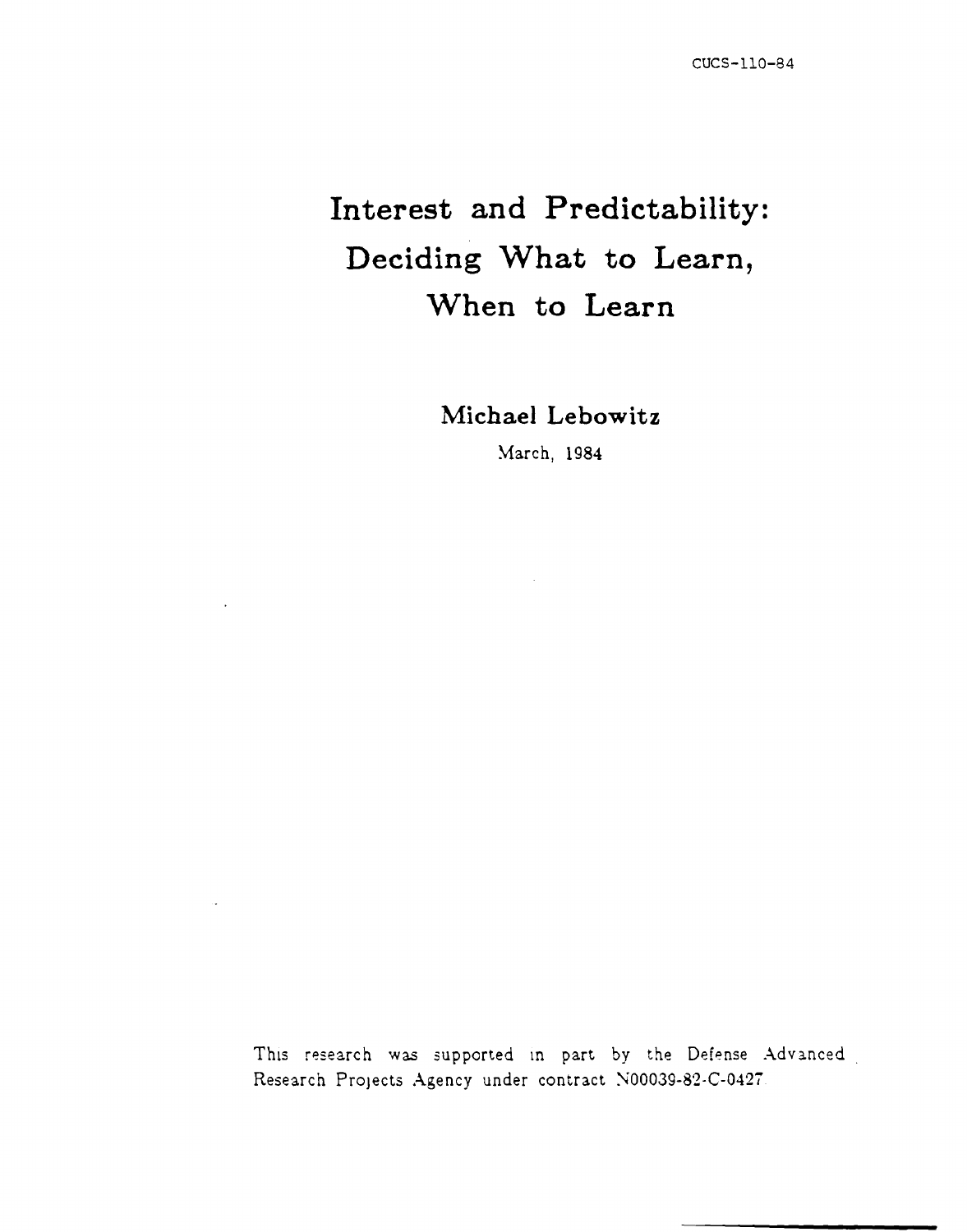# Interest and Predictability: Deciding What to Learn, When to Learn<sup>1</sup>

Michael Lebowitz

Department of Computer Science Computer Science Building, Columbia University New York, NY 10027

#### Abstract

Inductive learning, which involves largely structural comparsions of examples, and explanation-based learning, a knowledge-intensive method for analyzing examples to build generalized schemas, are two major learning techniques used in AI. In this paper, we show how a combination of the two methods -- applying generalizationbased techniques during the course of inductive learning -- can achieve the power of explanation-based learning without some of the computational problems that arise in. domains lacking detailed explanatory rules. We show how the ideas of predictability and *interest* can be particulary valuable in this context.

### 1 Introduction

Current research in machine learning includes two relatively disparate approaches: traditional *inductive learning* from many examples (e.g., [Winston 72; Winston 80; Michalski 80; Michalski 83; Dietterich and Michalski 83; Lebowitz 83a] among many others), and a newer line of research that involves intensive application of knowledge to a single example (at a time), which we will refer to as explanation-based learning (e.g., [Mitchell 83; DeJong 83a; Mostow 83]; [Carbonell 83] is also related).<sup>2</sup> Little has been done to relate these two methods, and yet the combination seems crucial to robust learning. In this paper, we will show how two ideas, interest and predictability, can help bridge the gap. The main idea is that interest will tell us when to learn and predictability what to learn.

<sup>&</sup>lt;sup>1</sup>This research was supported in part by the Defense Advanced Research Projects Agency under contract N00039-82-C-0427. Comments by Kathy McKeown on an earlier draft of this paper were quite useful as were discussions wit

<sup>&</sup>lt;sup>2</sup>Term due to DeJong.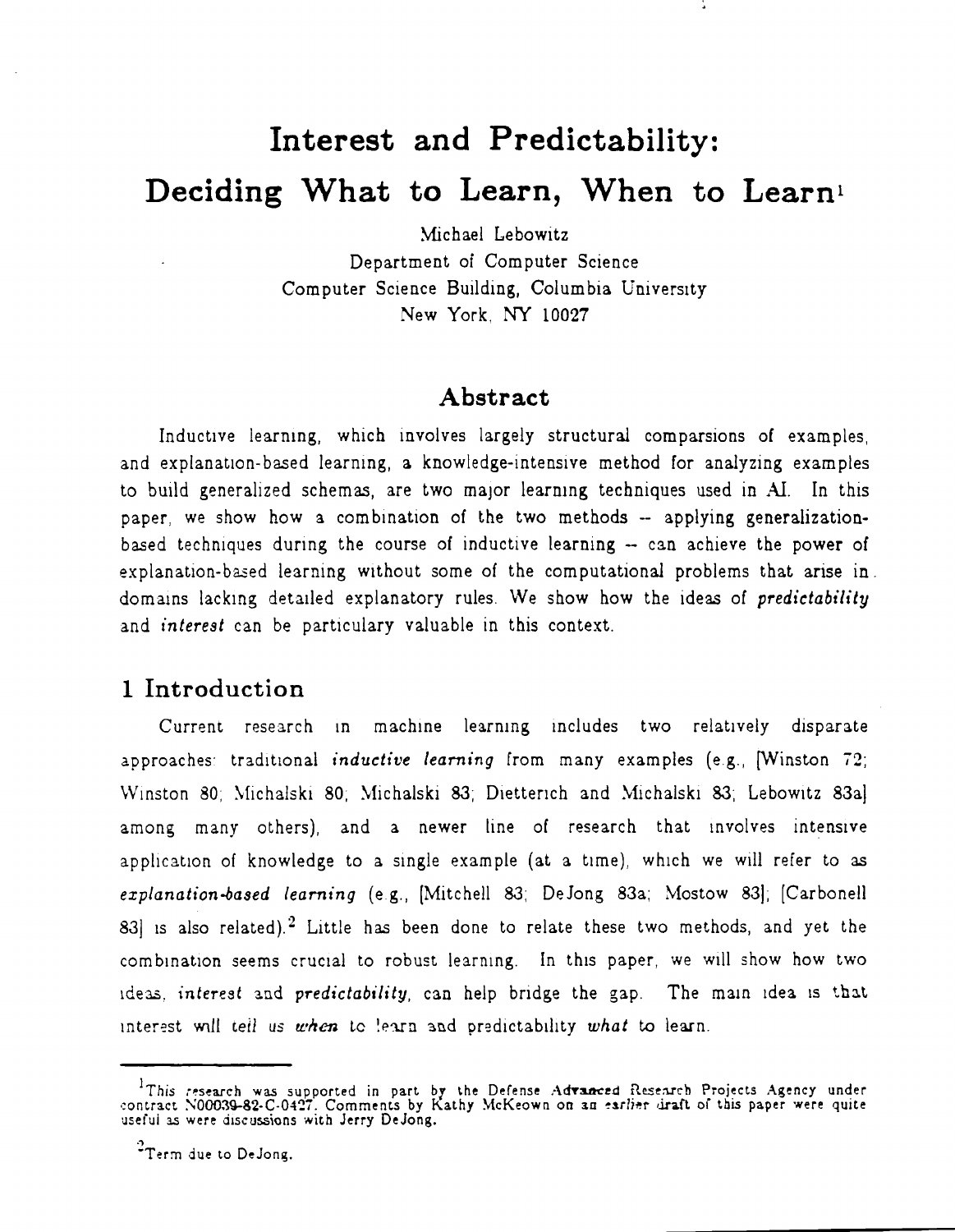Much AI learning research in the past has involved *indudive learning.* While there are many varieties of inductive learning, the basic idea is that a program takes a large number of examples (or *instances),* compares them in terms of similarities and differences, and creates a generalized description based on this structural analysis. Such learning has been studied for cases where the tnput is speclally prepared by a teacher, for unprepared input, where there are only positive instances, where there are both positive and negative instances, for a few examples, for many examples, for determining only a single concept at a time, and for determining multiple concepts. [Cohen and Feigenbaum 82] provides a good summary of this research. Pragmatically, inductive learning programs have learned by comparing examples more or less syntactically, using little "high level" knowledge of their domains (other than deciding what to represent for each instance).

In the last few years, another approach has become popular in learning research *explanation-based learning* (EBL). This line of research VIews learning as a knowledge-intensive activity, much like other tasks in AI. The basic idea is that a program takes a single example, builds up an explanation of how the various components relate to each other using traditional A1 understanding or planning methods (dependent on the domain), and then loosens the properties of various components of the instance for as long as the explanation remains valid. What is left is then viewed as a generalized description of the instance that can be applied to further examples. This kind of learning is tremendously useful, as it allows generalized concepts to be determined on the basis of a single example. On the other hand, it does require extremely detailed knowledge of the domain (which may minimize the need to learn). In addition, current EBL work seems to be in the "perfect learner" paradigm that assumes that all input is typical.

The major apparent problem with EBL is that in an unrestricted domain it may be very difficult to develop the initial causal explanation that the process relies upon, particularly for systems that lack detailed domain knowledge and must use general understanding rules. Additionally, since the EBL process is computationally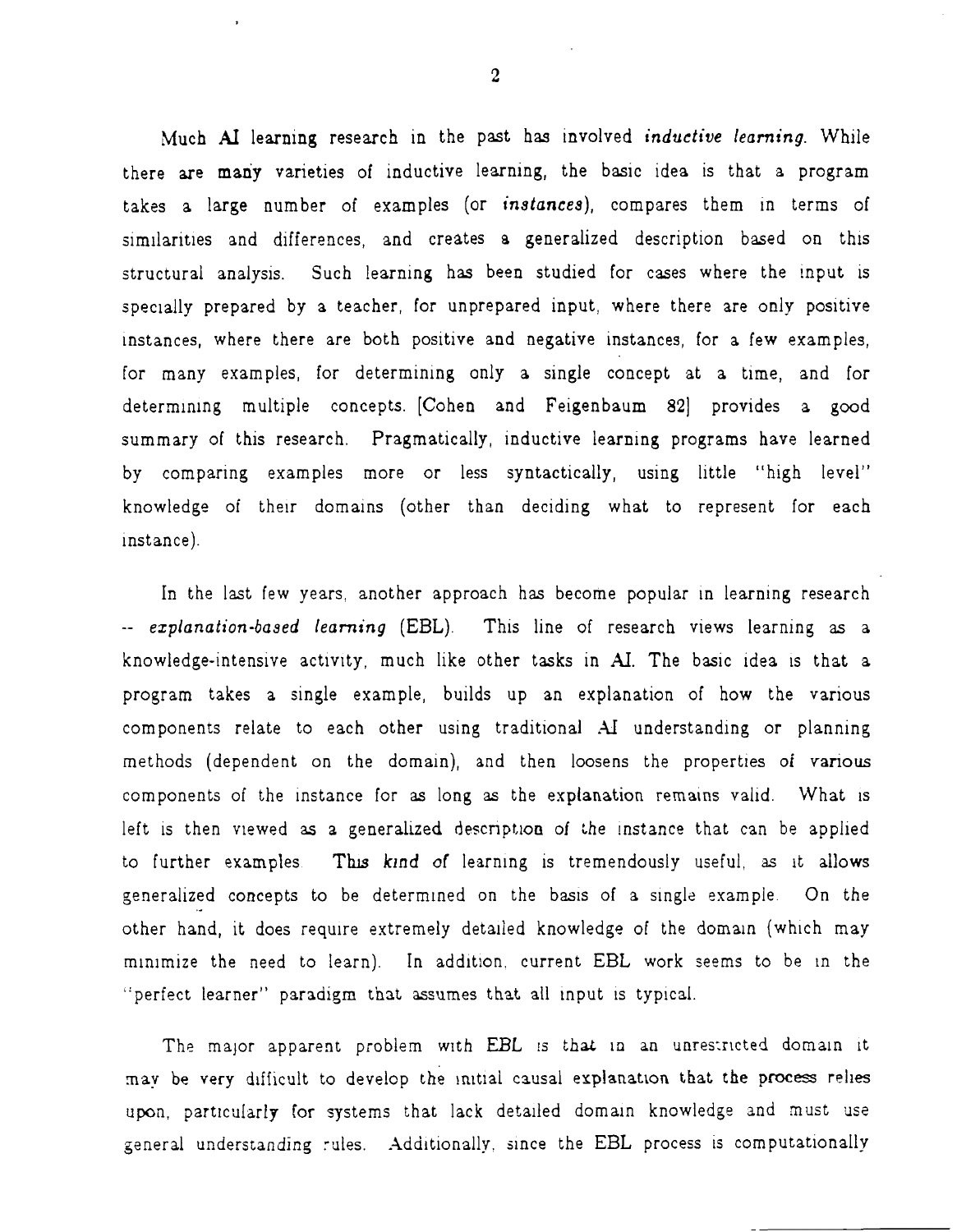complex, we will not want to apply it to all· examples or to all elements of examples we do consider. We suggest here a model that combines inductive and EBL methods, one that does inductive learning by noticing similarities when efficient (e.g., specIfic) understanding rules are not. available, or when the payoff from EBL is not likely to be high, and applies EBL-type analysis at carefully selected times (on only appropnate examples and onlyappropriate parts of examples). The rules that are generalized can then be applied to understand later examples. We feel this is a promising path to robust learning, while minimizing the amount of initial domain information.

#### **2 An EBL Example**

DeJong, in [DeJong 83b], used the following story, STORY1, to illustrate explanation-based learning. We will use it to show some of the problems that can arise in doing such processing.

STORYl - John, a bank teller, discovered that his boss, Fred, had embezzled \$100,000. John sent Fred an mter-office memo saying that he would inform the police unless he was given \$15,000. Fred paid John the money

DeJong's program first applies standard story understanding techniques to build up a detailed causal representation of the events in STORY1. This representation includes links that show how various aspects of the *deduction* depend on each other Then Dejong repeatedly substitutes more and more general descriptions of entities in the story, for as long as the *causal understanding remains valid.* So, for instance, it might discover that the  $$15,000$  could be replaced by any large amount of money and that the place of employment need not be a bank, but can be any place that involves money. The final representation with the most generalized entities that work constitutes a hypothesized "embezzlement" schema.

The EBL method works very well for this example, primarily because the program has a rich model of the domain, and so can build up a very detailed representation of the story Further, EBL is applied easily because the program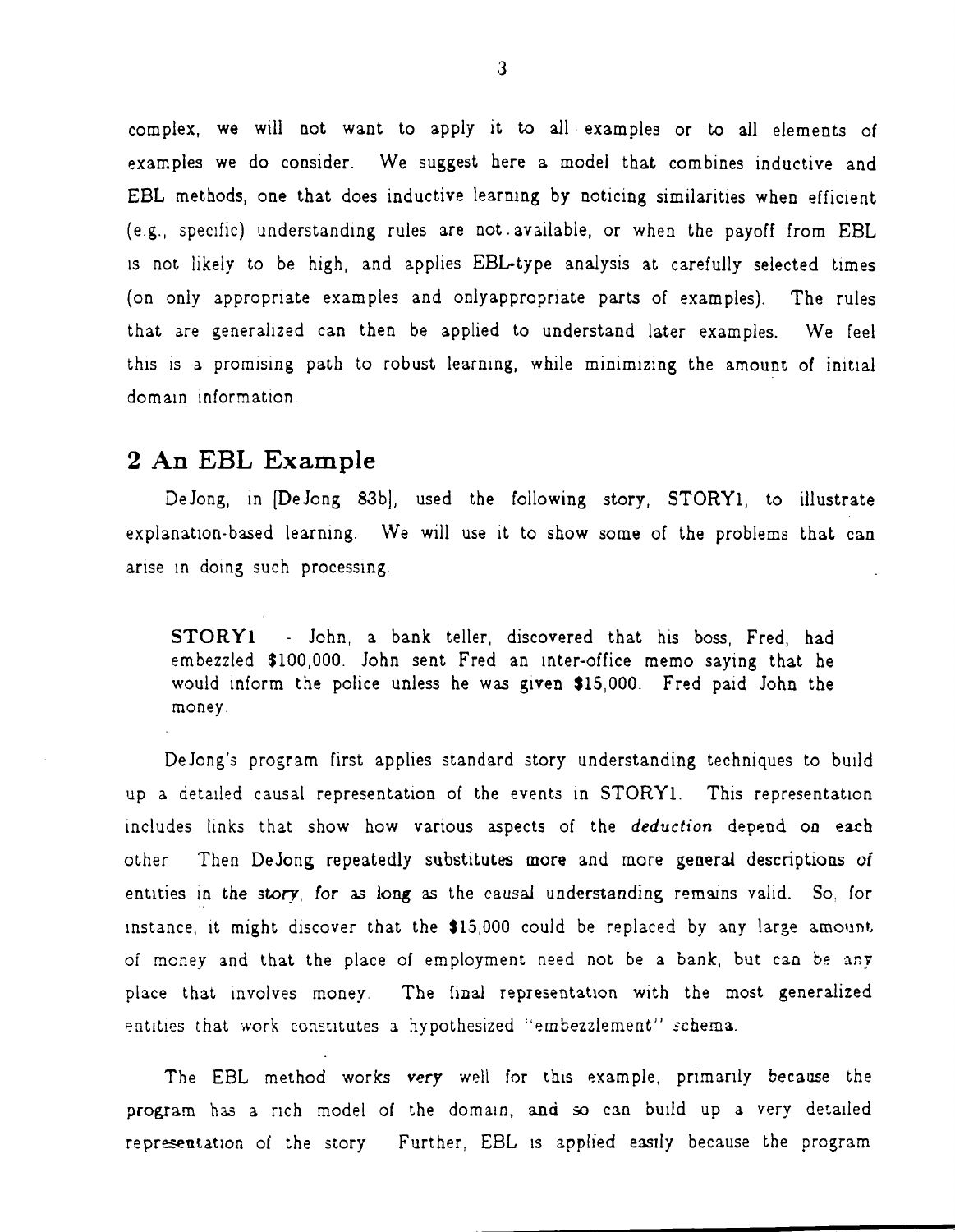appears to have *only* this relevant information. We wIll look at the problems that would arise if this story was em bedded in a system with a wider range of information that operated on a large number of examples. In terms of the questions posed above, the problems would be deciding, from among all our examples, *when*  to generalize, and from all the possible explanations that could be derived from a story, and all the parts of a complex explanation, deciding exactly what to generahze.

DeJong does address the "when" question. He presents five heuristics for deciding when to generalize (whether the main goal of a character is achieved, whether the goal is general, whether the resources needed by the character are generally achievable, whether the method is at least as effective as known ones, and whether the method is not already known). These heuristics are certainly related to the Interest-based proposal we WIll make, in some sense defining "interesting" for DeJong's system. However, note that these heuristics are, like the method itself, knowledge intensive in terms of the information needed about the domain. We will consider the case where considerably less information is available for deciding when and what to generalize, or, more specifically, what instances (or generalizations made inductively), should be subjected to full EBL analysis.

Even given that a particular instance generalization should be made, we may still have a problem in deciding what aspects of the instance should be subject to generalization, and indeed how to control the process that creates the initial explanation. DeJong does not directly address this problem directly. Due to the state of his knowledge-base, he is able to simply generalize everything. Also, since he has a very complete domain model, he can make use of existing story understanding methods, as described above, to derive the initial representation. So, for example, though his system must explain why a bank executive is a plausible target for extortion, it presumably does not try to explain why all bank executives are targets of extortions (i.e., it does not start with the concept of an executive and try to explain why that requires the person to be an extortion target, since it has detailed knowledge of intentionality).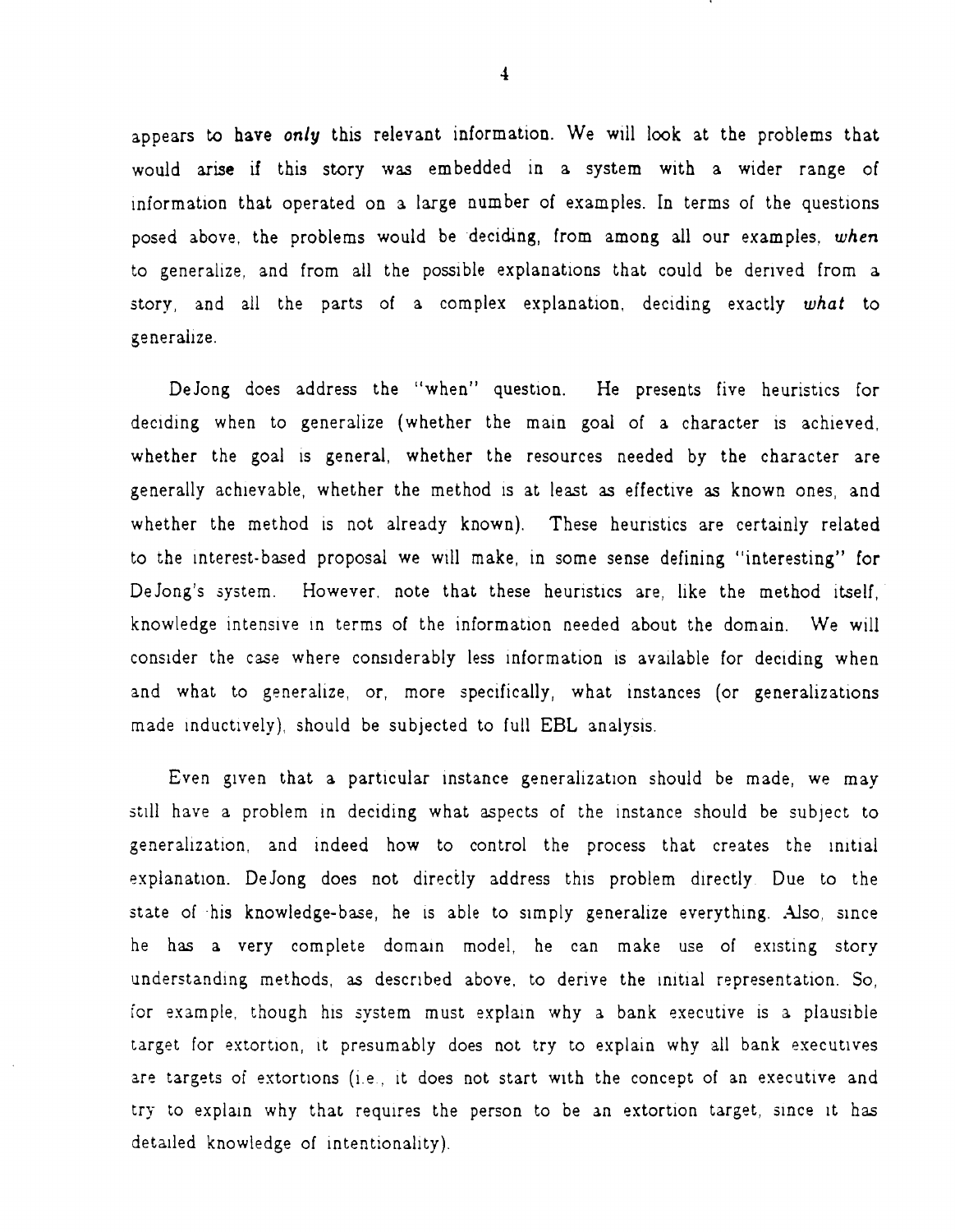In the next section, we will show how one can deal with this problem, and then return to deciding when to generalize.

## 3 EBL with Less Information -- Predictability

Having outlined the EBL process, and suggested problems that might arise, we will now look at these problems in the context of the a domain typical of those that have been dealt with by inductive learning programs. UNIMEM is a program that takes a stream of facts about objects in a domain and organizes them into a generalization-based long-term memory where specific instances are stored in terms of generalized concepts [Lebowitz 80; Lebowitz 82; Schank 82; Lebowitz 83b; Lebowitz 83a]. UNIMEM learns by observation, and is not specifically provided with a set of concepts to learn. Figure 1 shows two generalized nodes in memory from a run of UNIMEM involving information about congressional districts and the voting records of their congressmen.

| 69 I S              |                                                                    |                |                                      |                          |                                                                          |
|---------------------|--------------------------------------------------------------------|----------------|--------------------------------------|--------------------------|--------------------------------------------------------------------------|
| <b>fuc-pover</b>    | VOTE                                                               | I0             | [1]                                  | (13)                     |                                                                          |
| <b>STATE</b>        | <b>FARM-VAL</b>                                                    | <b>FARS: 8</b> | O                                    | (20)                     |                                                                          |
| <b>I</b> ICARAGUA   | <b>VOTE</b>                                                        | <b>TES</b>     | Ø                                    | (0)                      |                                                                          |
| HOSPITALS           | VOTE                                                               | I0             |                                      | (14)                     |                                                                          |
| <b>DISTRICT</b>     | POP-DIR                                                            | UP.            |                                      | $\langle 26 \rangle$     |                                                                          |
| <b>WINDFALL</b>     | <b>VOTE</b>                                                        | <b>YES</b>     | E)                                   | (18)                     |                                                                          |
| <b>STATE</b>        | MINORITY-PCT                                                       | MIM:2          | (8)                                  | (40)                     |                                                                          |
| [PENUSTLVAUIA22]    |                                                                    |                |                                      |                          |                                                                          |
|                     | (ALABAMA2 CALIFÒRWIA14 CALIFORWIA26 CALIFORWIA34 FLORIDA6 GEORGIA1 |                |                                      |                          |                                                                          |
|                     |                                                                    |                |                                      |                          | GEORGIAS KEITUCKY1 KEITUCKY4 MISSISSIPPI5 NORTHCAROLINA10 PENUSTLVANIA15 |
|                     | TEXAS6 TEXAS22 VIRGINIA1 VIRGINIA2 VIRGINIA4 VIRGINIA6}            |                |                                      |                          |                                                                          |
|                     |                                                                    |                |                                      |                          |                                                                          |
| GEJ6                |                                                                    |                |                                      |                          |                                                                          |
| <b>FOOD-STAMPS</b>  | <b>VOTE</b>                                                        | TES .          | O                                    | (13)                     |                                                                          |
| <b>STATE</b>        | <b>IICOME</b>                                                      | IIC3:4         | 11                                   | (6)                      |                                                                          |
| <b>STATE</b>        | <b>SEATS</b>                                                       | GAINED         | O                                    |                          |                                                                          |
| <b>CHRYSLER</b>     | <b>VOTE</b>                                                        | 10             |                                      | {4}<br>(9)<br>(9)        |                                                                          |
| GAS.                | <b>VOTE</b>                                                        | 30             |                                      |                          |                                                                          |
| <b>SOCIAL-FUIDS</b> | <b>YOTE</b>                                                        | TES            |                                      | (12)                     |                                                                          |
| <b>OSHA</b>         | <b>VOTE</b>                                                        | <b>YES</b>     |                                      | (14)                     |                                                                          |
| <b>CANDIDATE</b>    | <b>PARTY</b>                                                       | R.             |                                      | $\overline{3}$           |                                                                          |
| PAC                 | <b>YOTE</b>                                                        | 10             |                                      | (16)                     |                                                                          |
| <b>HOUSING</b>      | <b>VOTE</b>                                                        | 10             | <b><u><u> CARACAS – PARA</u></u></b> | (13)                     |                                                                          |
| [PEJISTLVAJIA15]    |                                                                    |                |                                      |                          |                                                                          |
|                     | {CALIFORNIA14 CALIFORNIA26 CALIFORNIA20 CALIFORNIA34 FLORIDA6      |                |                                      |                          |                                                                          |
|                     | TEXAS6 VIRGINIA1 VIRGINIA4}                                        |                |                                      |                          |                                                                          |
|                     |                                                                    |                |                                      |                          |                                                                          |
|                     | Figure 1:                                                          |                |                                      | A Piece of UNIMEM Memory |                                                                          |

Instances and generalizations in UNIMEM are described in terms of sets of

 $\mathbf{5}$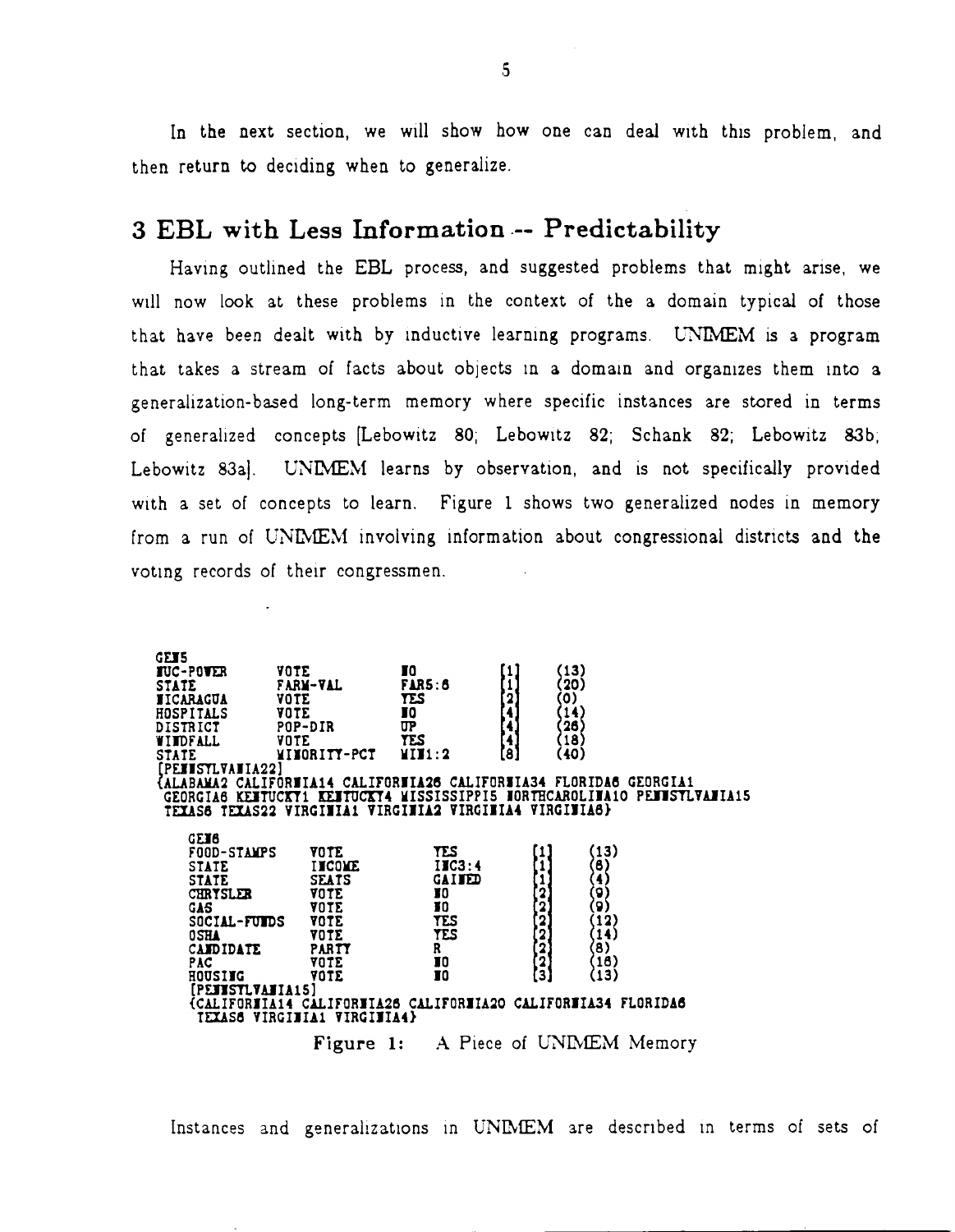features. The first generalization in Figure 1, GEN5, formed inductively by noticing districts with similar features, describes congressional districts with congressmen who voted "no" on bills about nuclear power and hospitals, "yes" on bills about Nicaragua and windfall profits for oil companies, where farm value is high (in the fifth of six categories; the categorization method is described in (Lebowitz 83cl), population went up between 1970 and 1980, and the minority population is relatively low. This generalization describes one district directly (the Pennsylvania 22nd) and a number of others (listed between the braces) indirectly under more specific versions of this generalization. GEN6 is one such more specific generalization, which describes moderately high income districts with Republican congressmen who voted in a particular way on several bills. GEN6 describes the Pennsylvania 16th directly, and several other districts indirectly. The numbers in parentheses in Figure 1 represent UNIMEM's confidence in a given feature (the numbers start at 0 and can rise or fall). The numbers in brackets will be explained later.

The EBL programs in the literature would approach this domain from a different angle Presumably, they would start by looking in detail at the information from a given congressional district. The information available to UNEM for one such district, in the form of 32 features about the district, the state it is located in, and the votes of their congressman on a number of issues, is shown in Figure 2.

An EBL program such as DeJong's would first build up a causal analysis of the various features of the input, using whatever reasoning rules were available, and then seeing how constraints of the features could be relaxed such that the causal analysis would still hold up. So, for example, the program might decide the 22nd's congressman voted "no" on the  $M X$  issue (which was a vote to cut  $M X$  funding), because military spending in the district was high. Then it would see just how high the military spending had to be for the causal explanation to hold.

This approach might be appropriate if we had very thorough information about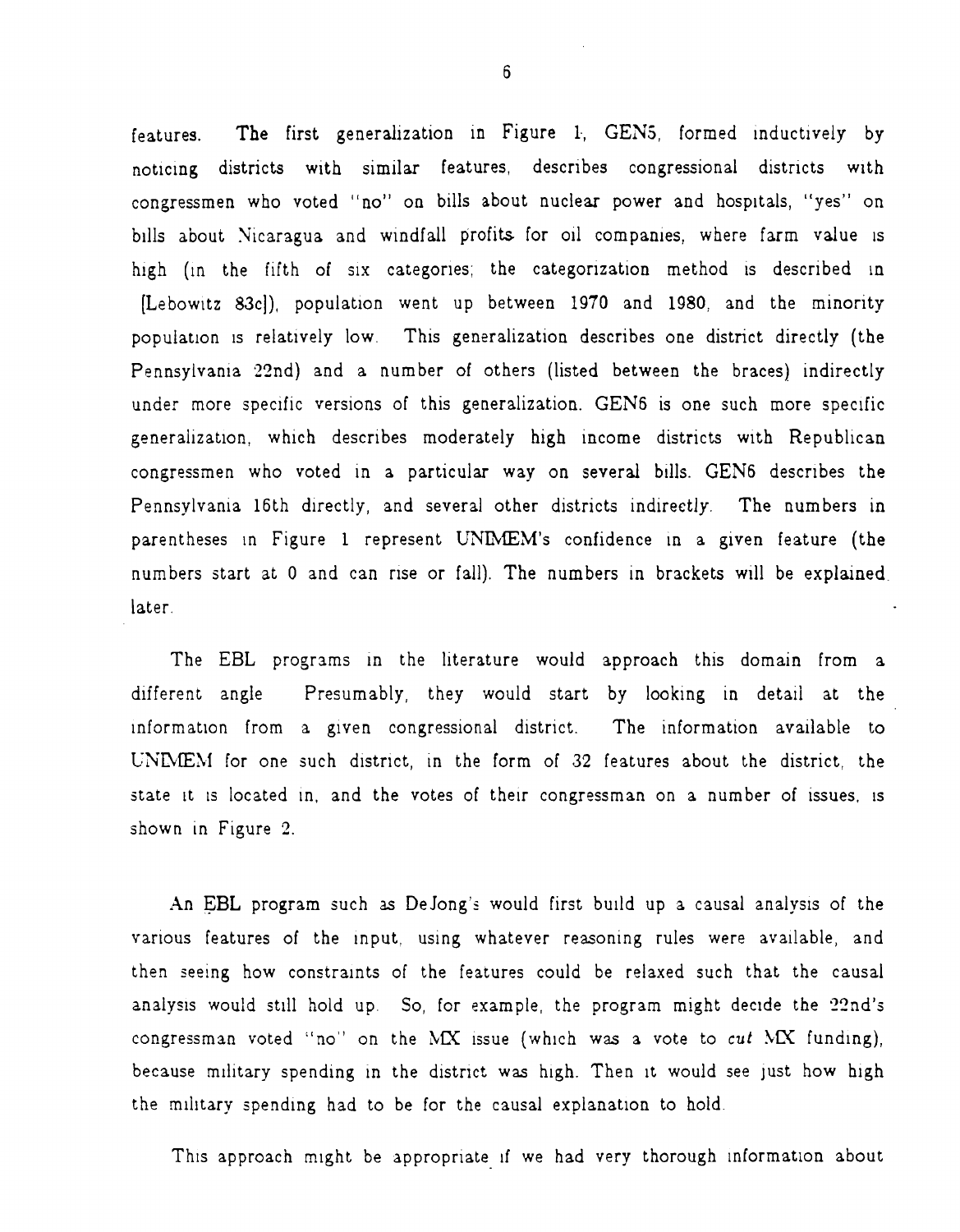| Features:<br>PELISILVALIAZZ (DISIRICI) |                     |               |                     |                   |               |  |  |  |  |
|----------------------------------------|---------------------|---------------|---------------------|-------------------|---------------|--|--|--|--|
| CAND IDATE                             | <b>OCCUPATION</b>   | <b>LAT</b>    | DISTRICT            | <b>IICOVE</b>     | IIC2:4        |  |  |  |  |
| <b>DISTRICT</b>                        | <b>POP-DIR</b>      | UΡ            | <b>CAMDIDATE</b>    | <b>PARTY</b>      | D             |  |  |  |  |
| <b>STATE</b>                           | IS.                 | PETISTLVAJIA  | <b>DRAFT</b>        | <b>VOTE</b>       | TES           |  |  |  |  |
| <b>IICARAGUA</b>                       | <b>VOTE</b>         | TES           | YХ                  | <b>VOTE</b>       | 10            |  |  |  |  |
| <b>ITC-POVER</b>                       | <b>VOTE</b>         | 10            | <b>ALASKA</b>       | <b>VOTE</b>       | I0            |  |  |  |  |
| <b>HOUSING</b>                         | <b>VOTE</b>         | <b>TES</b>    | PAC.                | <b>VOTE</b>       | 10            |  |  |  |  |
| FOOD-STAMPS                            | <b>VOTE</b>         | 10            | EDUCATION           | <b>VOTE</b>       | TES           |  |  |  |  |
| <b>OSHA</b>                            | <b>VOTE</b>         | I0            | <b>SOCIAL-FUIDS</b> | <b>VOTE</b>       | 10            |  |  |  |  |
| <b>HOSPITALS</b>                       | <b>VOTE</b>         | 10            | gas                 | <b>VOTE</b>       | <b>TES</b>    |  |  |  |  |
| <b>TIMPALL</b>                         | <b>VOTE</b>         | TES           | <b>CHRYSLER</b>     | <b>VOTE</b>       | TES           |  |  |  |  |
| <b>STATE</b>                           | <b>SEATS</b>        | <b>LOST</b>   | <b>STATE</b>        | <b>REGION</b>     | XT.           |  |  |  |  |
| <b>STATE</b>                           | <b>POPULATION</b>   | <b>POP6:7</b> | <b>STATE</b>        | URBAN-PCT         | <b>URB6:6</b> |  |  |  |  |
| <b>STATE</b>                           | <b>MINORITY-PCT</b> | III1:2        | <b>STATE</b>        | <b>MIGRATION</b>  | MIG1:9        |  |  |  |  |
| <b>STATE</b>                           | <b>SIZE</b>         | SIZ3:6        | <b>STATE</b>        | SCHOOL-EXP        | SCB3:3        |  |  |  |  |
| <b>STATE</b>                           | CRIME-RATE          | CRI2:5        | <b>STATE</b>        | <b>STATE-DEBT</b> | <b>DEB6:7</b> |  |  |  |  |
| <b>STATE</b>                           | WILITARY-\$         | VIL7:9        | <b>STATE</b>        | <b>IICOME</b>     | IIC3:4        |  |  |  |  |
| <b>STATE</b>                           | <b>FARM-VAL</b>     | <b>FAR5:6</b> | <b>STATE</b>        | <b>TATES</b>      | TAX2: 5       |  |  |  |  |
|                                        |                     |               |                     |                   |               |  |  |  |  |

Figure 2: The Pennsylvania 22d

the domain, and could construct a detailed causal explanation, particularly if there were a only limited number of points to vary in EBL's generalization phase. However, if we have only very general rules to apply, as is often the case in a new domain, then the combinatorics of the explanation process would not be feasible. particularly as it must be applied to many modified versions of the instance as constraints are relaxed.

What we propose is, first, to apply EBL methods to inductively created generalizations, rather than individual instances or episodes. This means that we will wait for inductive learning to suggest generalizations that will then be analyzed by EBL-type methods (i.e., a causal explanation will be derived and constraintloosening applied). At the very least, this will avoid spending effort analyzing cases that are totally atypical. There is a larger advantage, however.

Causal explanation involves determining why a given set of conditions leads to an observed behavior. In order to do this in a domain where we have limited knowledge, we must first identify which elements of an instance are causes, and which are results. Doing so will provide a focus for applying general rules to come up with an explanation of the instance.. Most EBL systems simply posit the explanation (determine it in a fashion unrelated to the generalization phase), and needn't deal with this problem. For example, DeJong bases his EBL on a causal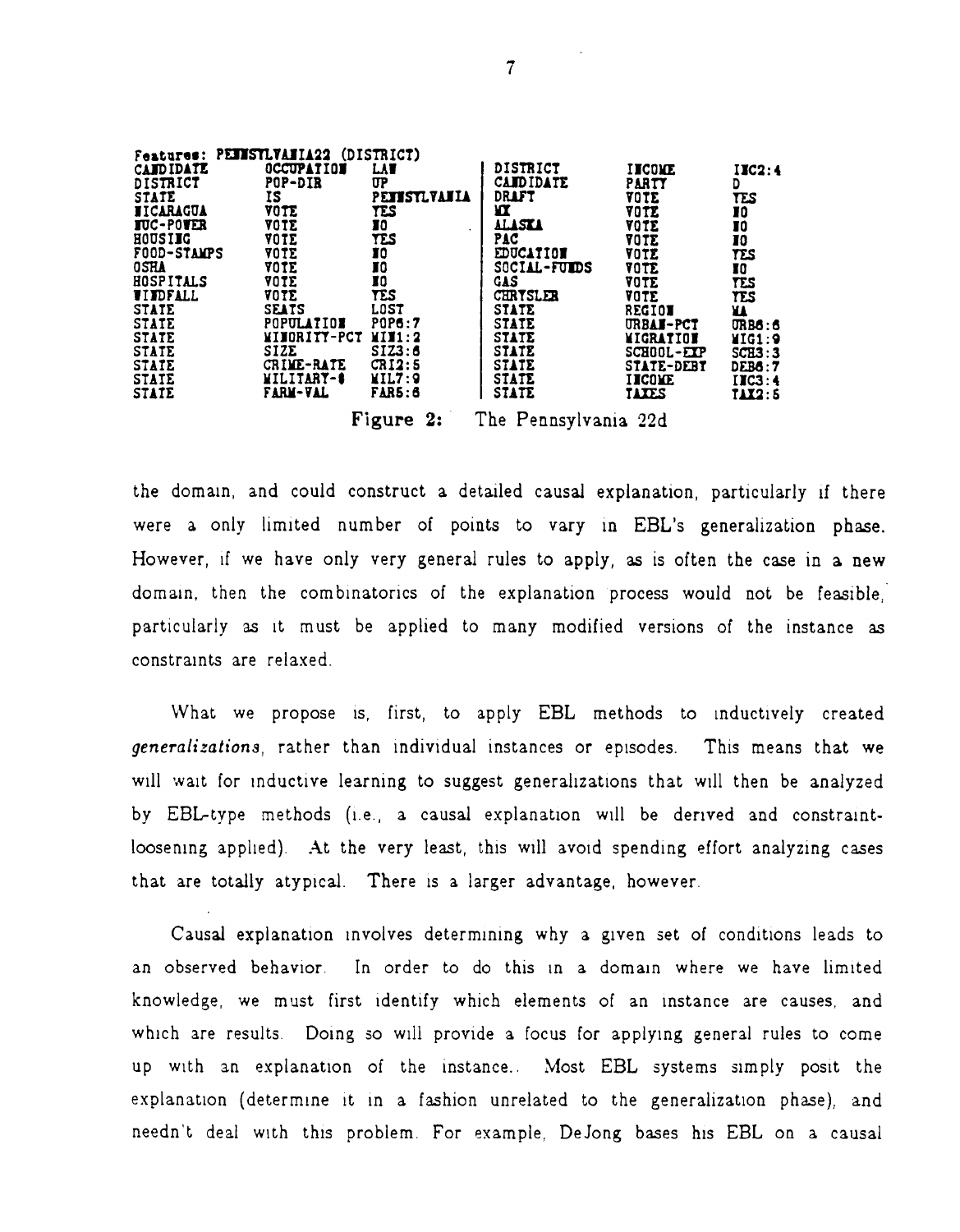explanation of the sort provided by  $Schank$  and Abelson 77; Carbonell 81; Wilensky 83]. based on detailed knowledge of human intentionality. Such method's rules about human intentionality imply the causes in a situation.

II we look at generalization GENS in Figure 1, we see that identification of causes IS not self-evident. For example, It might be that districts With high farm property values have little 011 and hence their congressmen could vote safely for a Windfall profits tax. Conversely, it might be that voting for a windfall profits tax actually causes the farm value to be high. (Remember, we are assuming we do not have detailed domain knowledge.)

The solution to this problem is to use *predictability* (presented in [Lebowitz 80; Lebowitz 83b] for indexing and understanding purposes). The basic idea is that features of a generalization that are most nearly unique to that generalization in a given context indicate the its applicability. These features are called *predictive*. Most importantly here, the predictive-features are exactly those that are likely to be causes in a causal explanation. This follows from the observation that nonpredictive features occur in many generalizations, and yet are associated with many other combinations of features. Hence they cannot predict a single outcome. So, for example, if we noticed that all  $\overline{AI}$  conferences were exciting, we would assume that a conference being AI causes it to be exciting, since we probably have few generalizations about AI conferences, as opposed to assuming that because an event was exciting it was probably an AI conference.<sup>3</sup> (See [Hempel 43; Goodman 65] for related philosophical discussion.)

If we return to Figure 1, we can see how this process might work. The numbers in brackets next to each feature indicate how many generalizations in the specified context the feature appears in. So, the "no" vote on the nuclear power issue and being a district in a state with fairly high farm value each appear only in one generalization, GEN5. In contrast, the feature "districts in states with low

<sup>&</sup>lt;sup>3</sup>Note that if we knew a number of things about AI conferences, they are usually in the summer, in interesting locations, have papers in a. number of areas, perhaps, then these facts would form a single conjunctive generalization.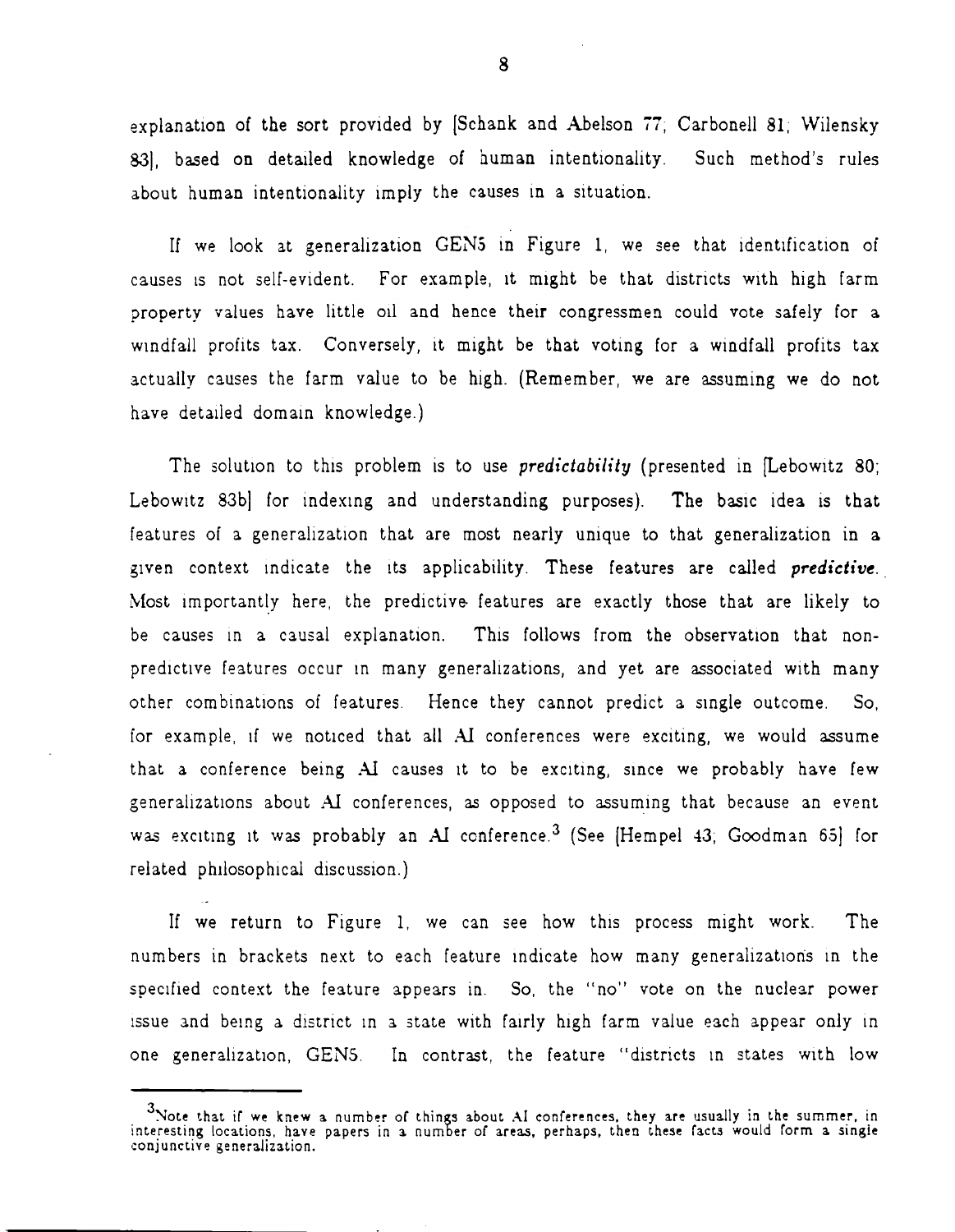minority percentage" appears in eight generalizations. The figures for the features in GEN6, reflect only that generalization's context, in this case the set of generalizations under GENS.

Using the predictability information from GEN5, we can see that an explanation should be formed that shows why features like a "no" vote on nuclear power, high farm value and possibly a "yes" vote on the Nicaragua issue imply the remaining features. The other features will certainly work less well as the causes in an explanation, since they are associated with a variety of other generalizations. SimIlarly, an EBL program trymg to explain GEN6 should look for rules that indicate why a congressman from a state with fairly high income that gained congressional seats and who voted "yes" on food stamps (the features that we assume to be the causes) should be a Republican who voted against the Chrysler guarantee, against gas controls, etc. Every single one of the predictive features may not be part of the cause, but *only* the predictive features may appear as causes. With the starting point set, we can apply general plan/goal-based understanding methods such as those in [Schank and Abelson 77; Carbonell 81; Wilensky 83], or whatever explanation methods seem appropriate.

Predictability can be applied beyond analysis of generalizations. If we did want to apply EBL to a specific instance, say the Pennsylvania 22nd district, in the manner of current EBL program, then we could use the predictability of the generalization it is stored with (GEN5, in this case) to provide starting points for the analysis. \Vhile such analysis may still be difficult, as any single instance might be anomalous in some way, at least the search WIll not be totally unconstrained. Note that if the instance is stored in several places in memory, which is allowable, then several possible explanations might be generated. Nonetheless, this is superior to trying to explain all combinations of cause and effect.

The point here is simply that in any given situation there are variety of different features or effects we could try to explain. Predictability provides a focus for application of general explanatory rules, even for domains with limited amounts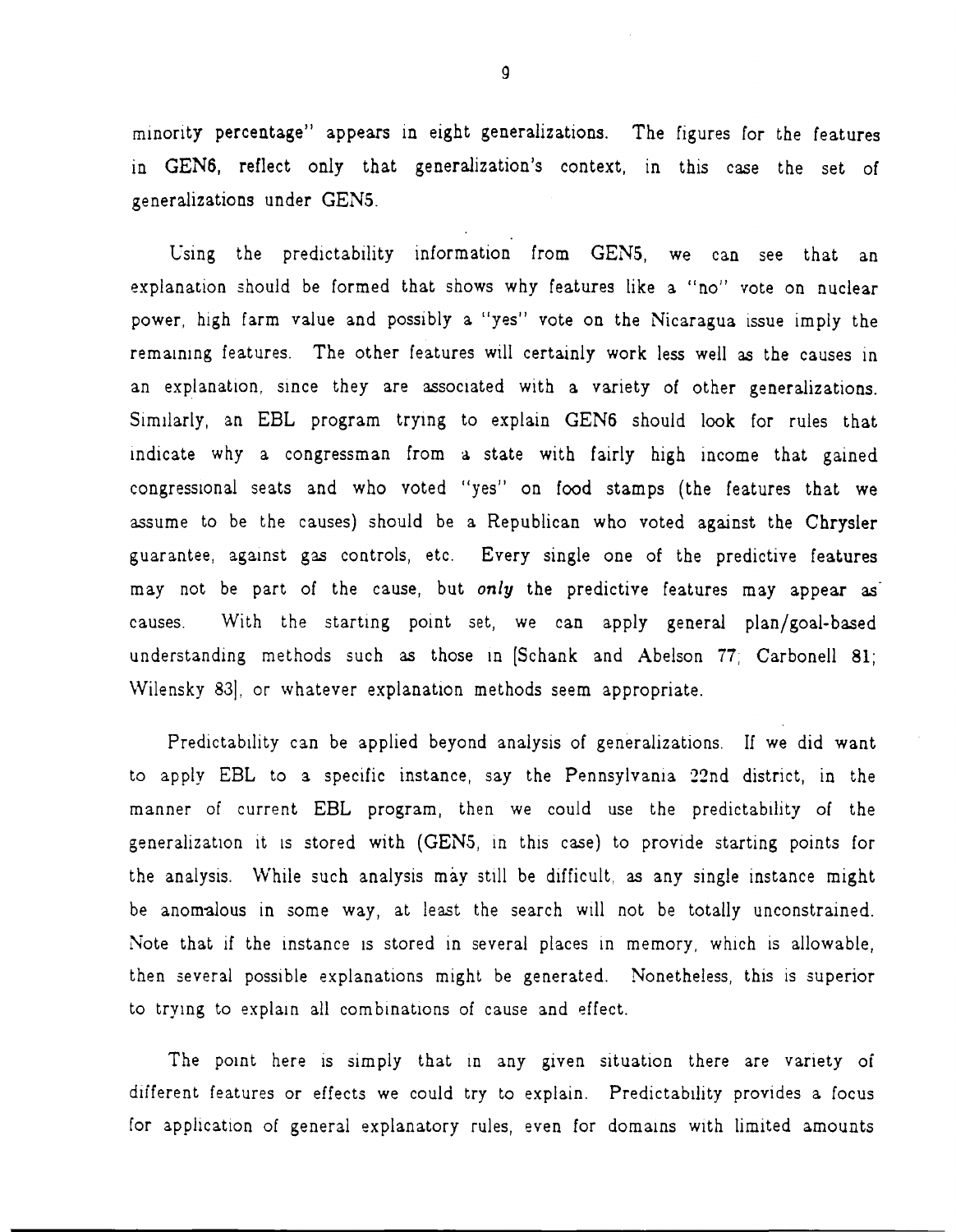of available world knowledge. Many problems remain in applying predictability, notably how to deal with combinations of features that are predictable even when none of the individual features are, but predictability appears to be a good place to start in building up knowledge of a domain.

#### **4 Further Control -- Interest**

Even having taken predictability into account, an EBL system will still have a large amount of work to do. We have the problem mentioned earlier of deciding when to generalize, and the explanation process could use further control. One way that people seem to deal with both of these problems is to focus on the Instances that seem *interesting* to them, and the parts of the instances that are interesting. As pointed out in [Lebowitz 81], the interesting instances are exactly those that are likely to lead to successful learning.

Saying that interesting instances and interesting parts of instances are useful in learning is almost tautological. Defining interest in terms of what helps in learning would make some sense. This is the tack that [Davis 71] takes in a study of what constitutes interesting sociological theories. But, there is another way to look at it. We will assume that interest is a *heuristic* measure of what is likely to help in terms of learning. It might well be easier to study our intuitive feel for what makes something interesting than to look directly at what is a good learning instance. We will not look formally at the components of a heuristic measure of interest in this paper (but see [Schank 79; Lebowitz 81; Lenat 82]), and instead rely on an intuitive Idea of interest as we look at how interest can be applied to EBL.

If we look back at the DeJong and UNIMEM examples, we can see why interest can provide useful control. DeJong, for his extortion example, has already applied his heuristics (a form of interest), to decide that the story as a whole is interesting. Nonetheless, we can still apply the ideas of interest here. Specifically, we would want to limit the number of features in the story we actively look at when loosening constraints, or, again, the search process will become computationally unsound. So, while we certainly want to worry about the amount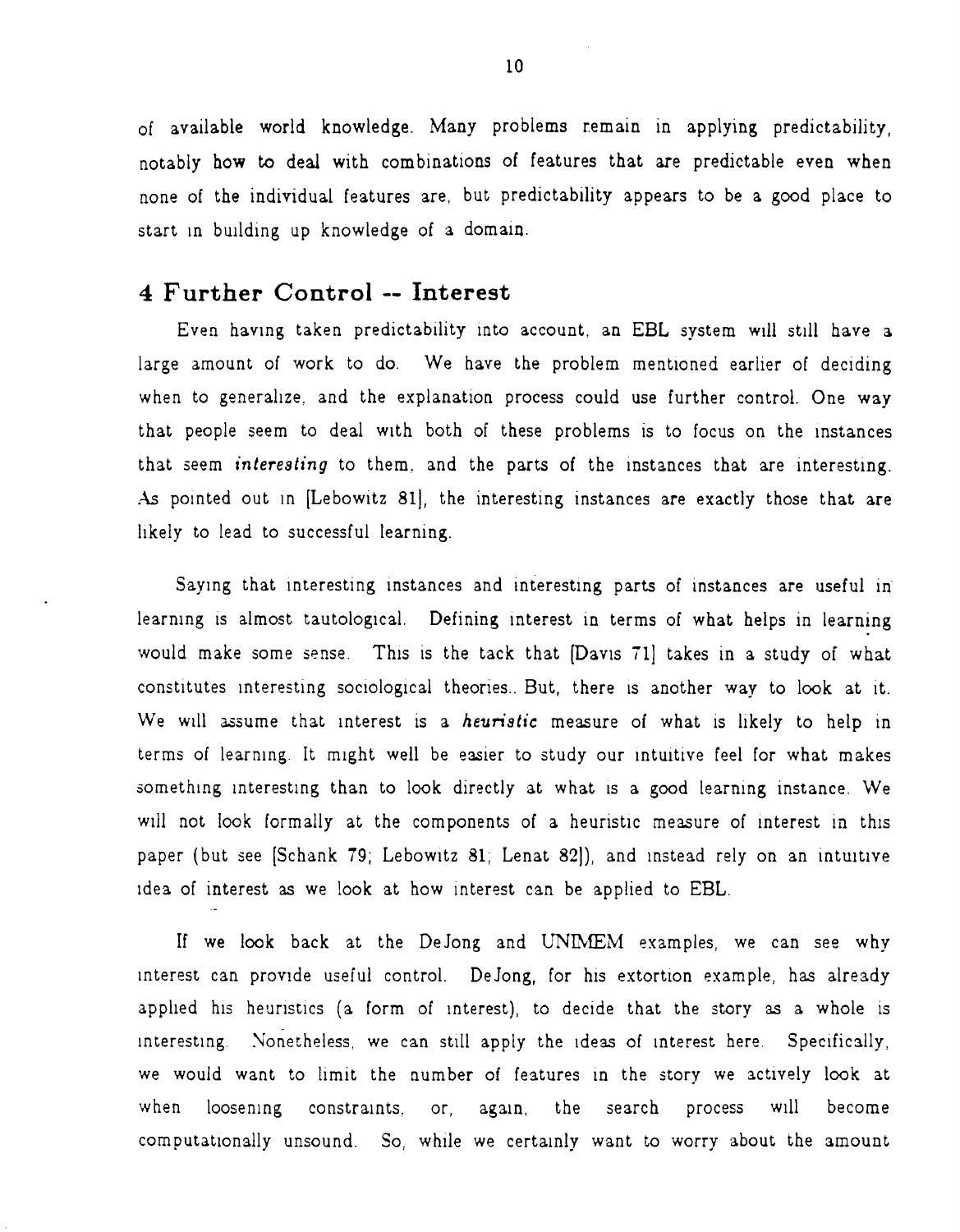of money being extorted by the bank teller from his boss (it is expected to be large, but not exactly \$15,000), we might not worry about the form of comm unication between the extorter and his victim. It is not that we would then assume the communication muse be by inter-office memo, but rather we would loosen the constraints without doing a detailed feasibility analysis. This is because our heuristics presumably show that the amount of money is interesting, while the form of communication is not.<sup>4</sup>

For the UNIMEM example in Figure 1, we have two potential ways to apply Interest. Unlike Dejong's sltuation, but common to the state of many learning domains, we do not have a straightforward set of heuristics to tell us when to apply EBL. So, we Will want to make use of interest. Actually, the fact that we are looking at generalizations instead of instances is one application of interest -- i.e., we are assuming that generalizations are more interesting (because they are more reliable) than individual instances. The second application of interest would be, as in the DeJong example, to decide how to focus the EBL process.

Several interest heuristics based on the ideas of relevance and novelty [Lebowitz 81] come to mind for deciding which generalizations to analyze. We would want to concentrate on generalizations that describe a number of instances, rather than just a few, and perhaps those that Involve an unusual set of features. In addition, we would prefer generalizations that organize other generalizations, as they have wider applicability. So, in Figure 1, we would be more interested in GEN5 than GEN6 since it describes more instances (as well as having a number of more specific generalizations. Should it turn out that GEN6 is the only generalization involving congressmen voting "yes" on the food stamps bill and "no" on the Chrysler bailout, then it would be more interesting, because it is novel. Note that this is just what we want, since new combinations of features are likely to lead to rules we have not preVIously come up With.

 $^{+}$ Note that since interest is idiosyncratic, what is interesting will differ from person to person, or within a learning program as it evolves over time.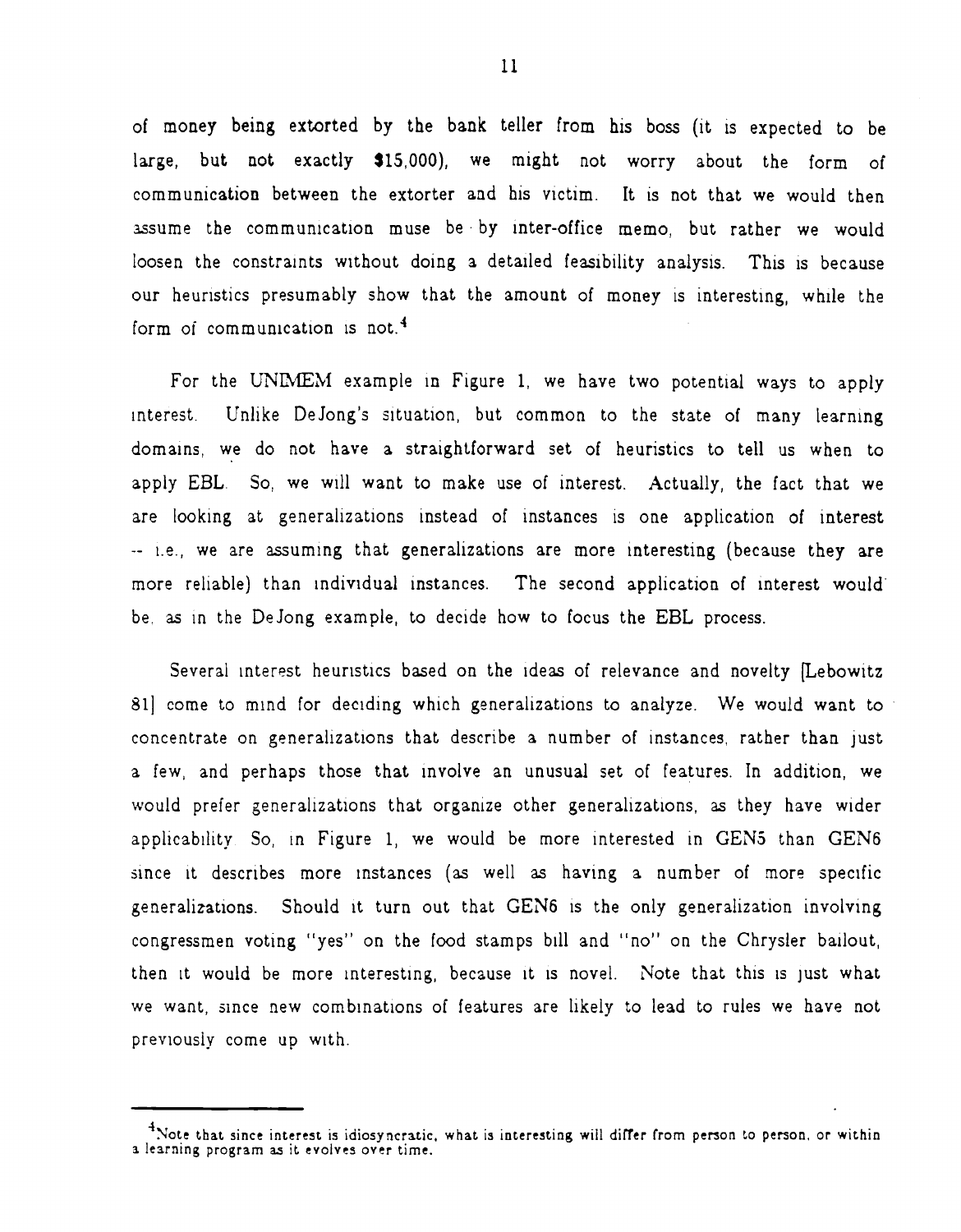Interest rules for deciding what features of a generalization on which to focus the explanation process would be similar. We would tend to focus on explaining features that are novel, but not too novel. Novel, since otherwise we can presumably just look up existing explanations, but not too novel, since we want to relate the explanations and generalizations that we derive to other parts of our knowledge base.

Note that the interest heuristics described here, as well has most of the others one can think of (at least those that do not use pre-existing domain knowledge). crucially depend on having a sizable number of instances in memory, and hence indicate the bridge between inductive learning and EBL. If processing resources are limited, interest can tell us how these resources should be expended.

If we were developing a learning system with user-imposed outside interests (e.g., "be interested in hospitals"), we can superimpose these interests on the more general heuristics in developing a system that makes generalizations relevant to the user.

To recapitulate, interest is a very intuitive idea that leads to many descriptive heuristics. If we apply these heuristics to the learning process, they will help focus on the items that accelerate learning most efficiently. We need not have a detailed understanding of why each heuristic focuses learning to make use of interest.

#### 5 Conclusion

EBL methods hold the promise of developing learning systems that can make full use of the knowledge they already possess. However, it is necessary to relate these methods to inductive learning techniques so that our systems can not only make use of a priori knowledge, but also use similarities noticed among instances. This is particularly important in domains lacking detailed domain knowledge. We have described in this paper a three step plan involving 1) applying EBL to inductively derived generalizations, instead of individual instances, 2) using interest to determine when to learn, and 3) using *predictability* to help control an otherwise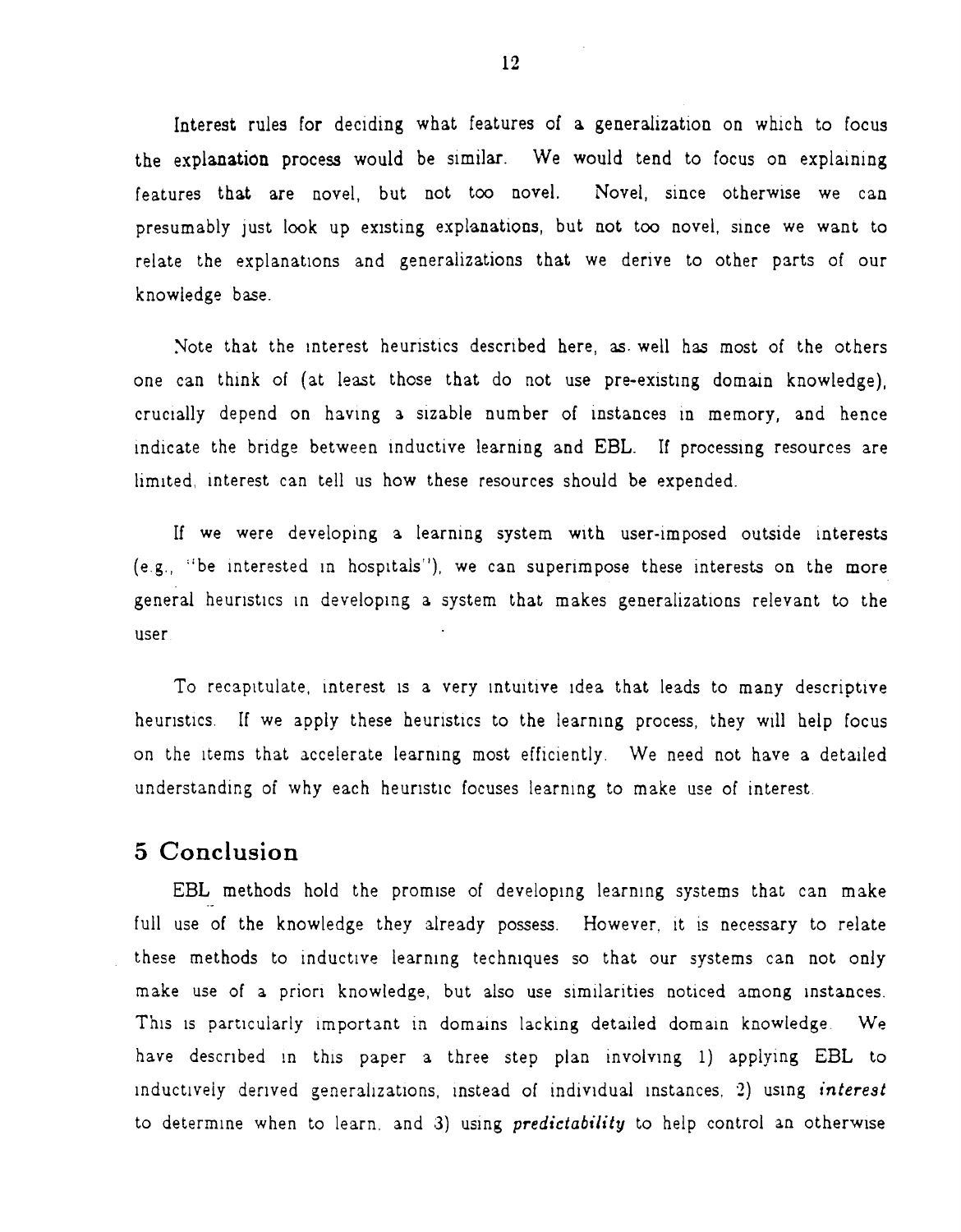unmanageable explanation process. Further integration of EBL with inductive methods (not the least of which might be the application of methods for evaluating the quality of generalizations even with realistic, noisy data [Lebowitz 82; Lebowitz 83aJ, i.e, how we use examples *after* doing, EBL), should lead to extremely powerful learning capabllities.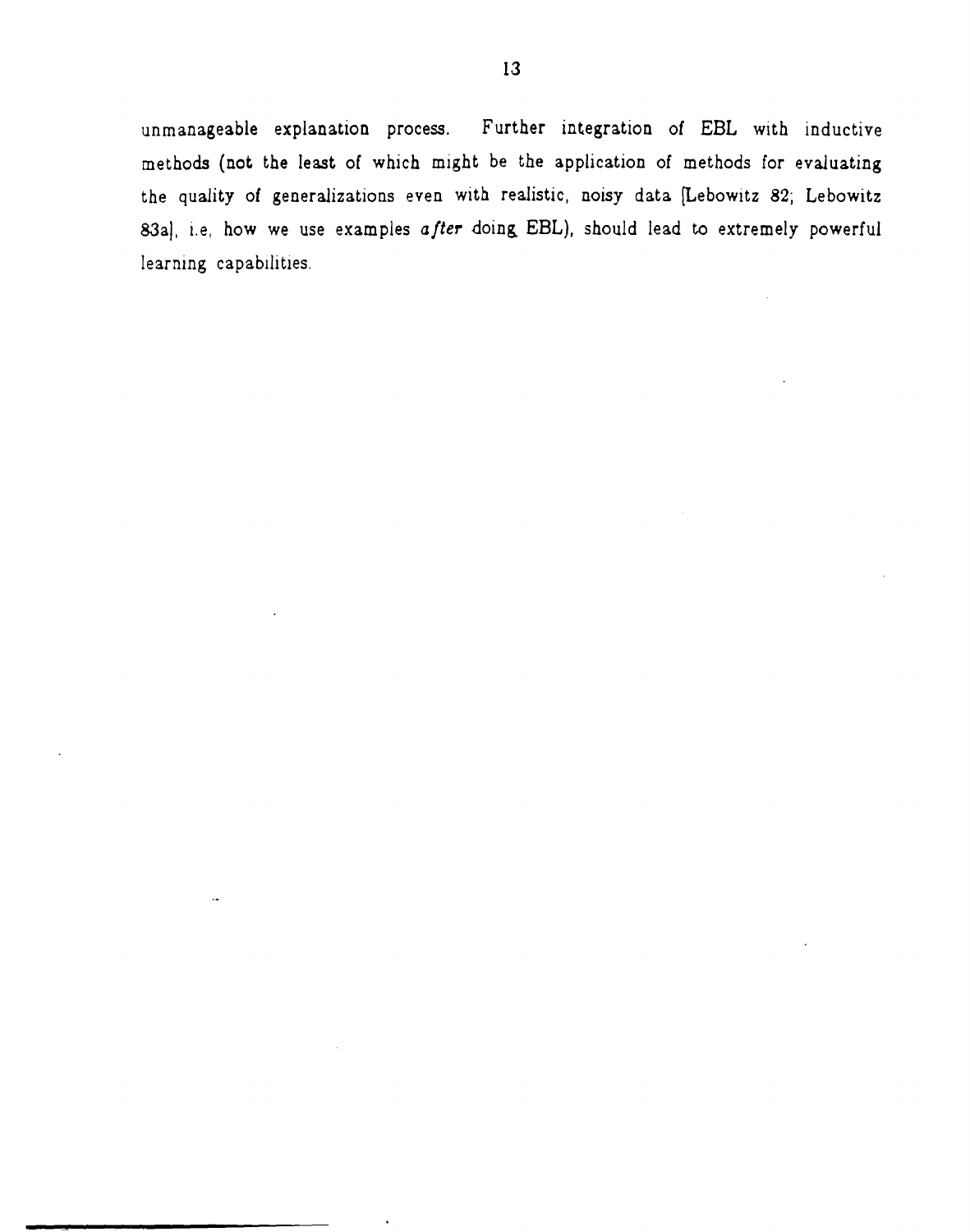### **References·**

[Carbonell 81] Carbonell, J. G. Subjective Understanding: Computer Models of Belief Systems. UMI Research Press, Ann Arbor, Michigan, 1981.

[Carbonell 83] Carbonell, J. G. Derivational analogy in problem solving and knowledge acquisition. Proceedings of the International Machine Learning Workshop, Champaign-Urbana, lllinois, 1983, pp. 12 - 18.

[Cohen and Feigenbaum 82] Cohen, P. R. and Feigenbaum, E. A., eds. The *Handbook of .4.rtific£al Intelligence, Volume* 8. William Kaufmann, Inc, Los Altos, California, 1982.

(Davis 11] Davis, M. S. "That's interesting! Towards a phenomenology of sociology and a sociology of phenomenology." Philosophy of the Social Sciences 1. 1971, pp. 309 - 344.

[Dejong 83a] Dejong, G. F. An approach to learning from observation. Proceedings of the International Machine Learning Workshop, Champaign-Urbana, lllinois, 1983, pp. 171 - 176.

[DeJong 83b] DeJong, G. F. Acquiring schemata through understanding and generalizmg plans. Proceedings of the Eighth InternatlOnal Joint Conference on Artificial Intelligence, Karlsruhe, West Germany, 1983.

(Dietterich and Michalski 83] Dietterich, T. G. and Michalski, R. S. Discovering patterns in sequences of objects. Proceedings of the International Machine Learning Workshop, Champaign-Urbana, Illinois: 1983, pp. 41 - 57.

[Goodman 65] Goodman, N. *Fact, Fiction, and Forecast.* The Boobs Mernll Company, Inc, Indianapolis, Ind., 1965.

[Hempel 43] Hempel, C. G. "A purely syntactic definition of confirmation." *Journal of Symbolic Logic 8, 1943, pp. 122 - 143.* 

[Lebowitz 80] Lebowitz, M. Generalization and memory in an integrated understanding system. Technical Report 186, Yale University Department of Computer Science, 1980. PhD Thesis.

[Lebowitz 81] Lebowitz, M. Cancelled due to lack of interest. Proceedings of the Seventh International Joint Conference on Artificial Intelligence, Vancouver, Canada, 1981.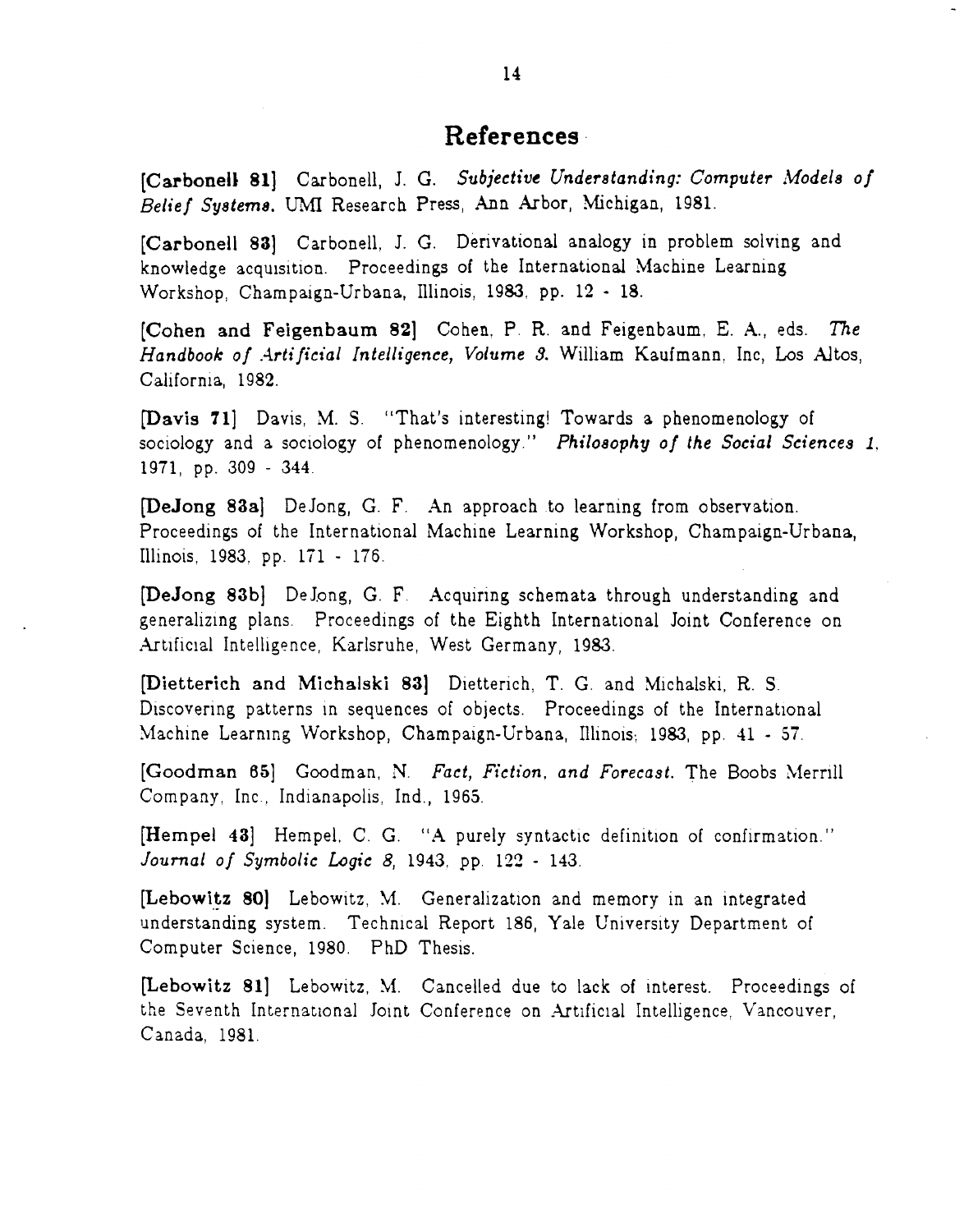[Lebowitz 82] Lebowitz, M. "Correcting erroneous generalizations." *Cognition and Brain Theory S,* 4, 1982, pp. 367 - 38l.

[Lebowitz 83a] Lebowitz, M. Concept learning in a rich input domain. Proceedings of the International Machine Learning Workshop, Champaign-Urbana, Illinois, 1983, pp. 177 - 182.

[Lebowitz 83b] Lebowitz, M. "Generalization from natural language text." *Cognitive Science* 7, 1, 1983, pp. 1 - 40.

[Lebowitz 8ac] Lebowitz, M. Classifying numeric information. Columbia University Department of Computer Science Technical Report, 1983.

[Lenat 82] Lenat, D. B. AM: Discovery in mathematics as heuristic search. In R. Davis and D. B. Lenat, Ed., *Knowledge-Based Systems* in *Artificial Intelligence,*  McGraw-Hill, New York, 1982.

[Michalski 80] Michalski, R. S. "Pattern recognition as rule-guided inductive inference." *IEEE Transactions on Pattern Analysis and Machine Intelligence 2,* 4, 1980, pp. 349 - 361.

[Michalski 83] Michalski, R. S. "A theory of methodology of inductive learning." *A.rtificial Inte//igence* 20, 1983, pp. 111 - 16I.

[Mitchell 83] Mitchell, T. M. Learning and problem solving. Proceedings of the Eighth International Joint Conference on Artificial Intelligence, Karlsruhe, West Germany, 1983.

[Mostow 83] Mostow, J. Operationalizing advice: A problem-solving model. Proceedings of the International Machine Learning Workshop, Champaign-Urbana, Illinois, 1983, pp. 110 - 116.

[Schank 7g] Schank. R. C. "Interestingness: Controlling inference." *Artificial Intelligence* 12, 3, 1979, pp. 273 - 297.

[Schank 82] Schank, R. C. *Dynamic Memory: A Theory of Reminding and* Learning in Computers and People. Cambridge University Press, New York, 1982.

[Schank and Abelson 77] Schank, R. C. and Abelson, R. P. *Scripts, Plans, Goals and Understanding.* Lawrence Erlbaum AsSOCIates, Hillsdale, New Jersey, 1977